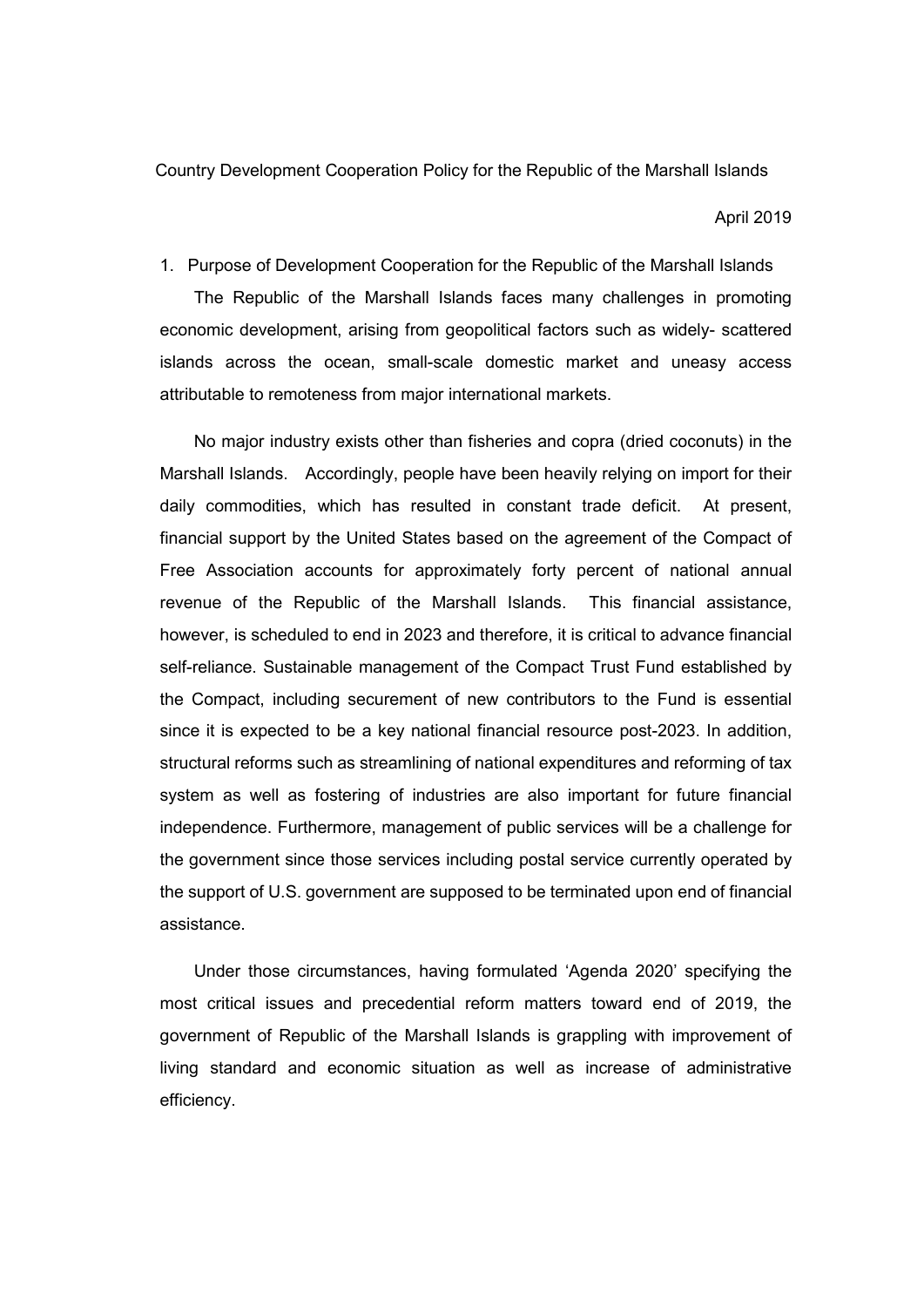Although infrastructure in the Marshall Islands such as road, harbor facilities marine transportation has been developed by cooperation of foreign countries including Japan, basic infrastructure necessary for economic enhancement and for residents' living needs to be improved furthermore. Besides, rapid increase in quantity of solid waste caused by modernization of people's lifestyle has casted a negative influence on environment and on public hygiene due to inappropriate waste management. Therefore, it is essential for the Republic of the Marshall Islands to overcome those economic and environmental vulnerabilities toward its sustainable socio-economic development.

The Republic of the Marshall Islands has historically had close relations with Japan. Before the end of the Second World War, it was administered by Japan as mandate by the League of Nations. In addition, the Republic of the Marshall Islands and Japan have deep involvement in fisheries as the fisheries agreement has enabled Japanese vessels run fishery within the Exclusive Economic Zone (EEZ) of the Republic of the Marshall Islands. Moreover, support for Japan by the Republic of the Marshall Islands has been observed in various issues of the international arena, showing favorable relationship between the two countries. On the other hand, however, it has been pointed out recently that presence of Japan in the Marshall Islands has become relatively weaker because international organizations and some emerging foreign donors have become engaged more actively in development activities. Under such circumstances, continuous support for the Republic of the Marshall Islands, through the frameworks such as the Pacific Islands Leaders Meeting (PALM) and others, by backing up its sustainable and self-reliant development is important and necessary to further strengthen close partnership between Japan and the Republic of the Marshall Islands.

2. Basic Policy of Official Development Assistance : Sustainable Economic Growth and Improvement of Living Standard based on Environmental Considerations

Japan is to promote self-reliant and sustainable growth of the Marshall Islands, based on National Development Plan of the Government of the Republic of the Marshall Islands and based on policies of Japan toward Pacific Island Countries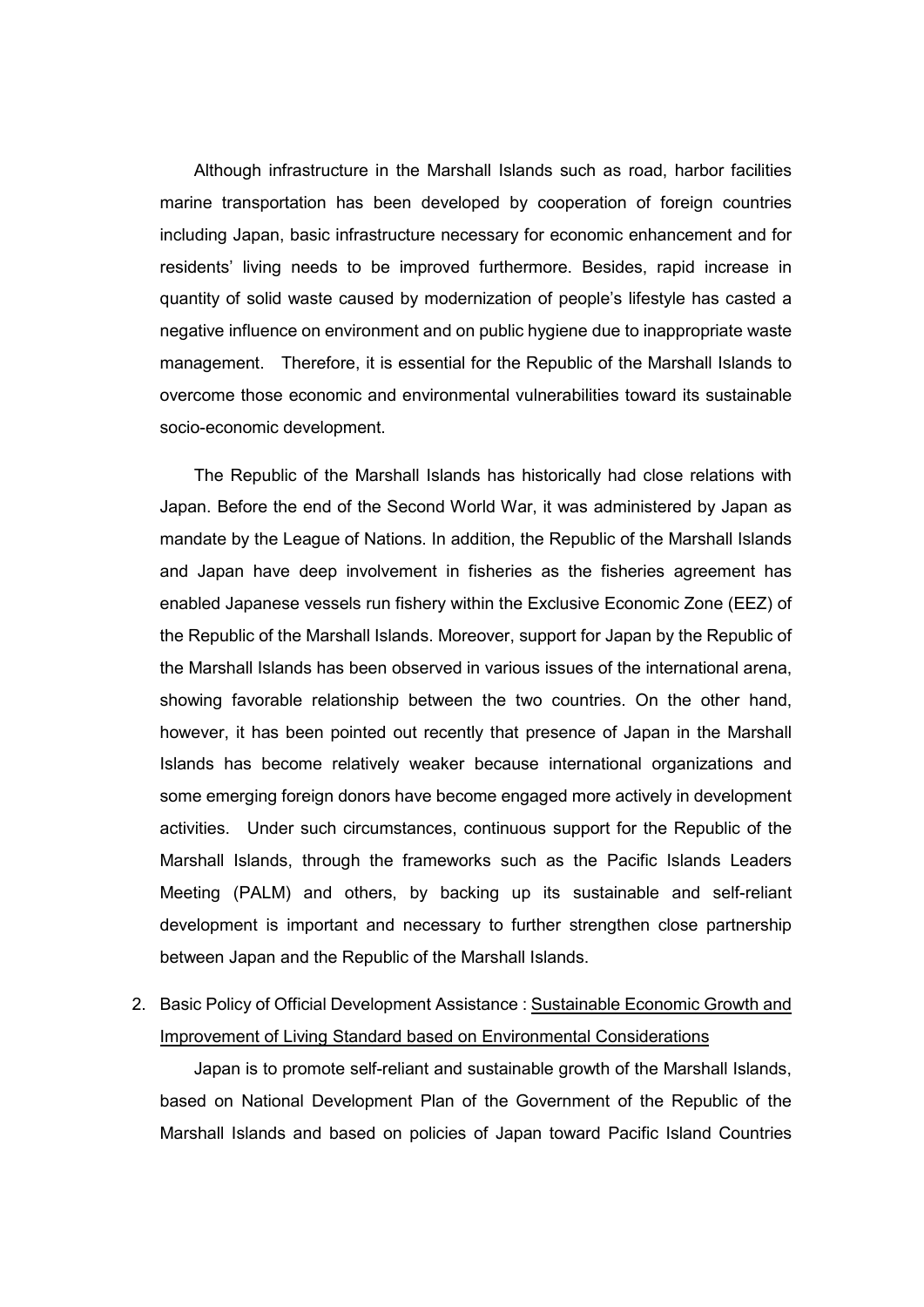adopted in the Pacific Islands Leaders Meeting (PALM), which has been held every three years since 1997. Japan supports in economic infrastructure development, capacity development in management of infrastructure as well as improvement of basic social services so that the Republic of the Marshall Islands will overcome its vulnerabilities. In addition, cooperation will be extended in the fields of environmental conservation and countermeasure against climate change.

## 3. Priority Areas

## (1) Overcoming Vulnerabilities

Japan will continue to assist in development of basic infrastructure and strengthening of connectivity in order to build up platform of economic growth. Together with grant of necessary equipment, cooperation in management capacity enhancement and in institutional development, financial self-reliance will be strongly promoted. In addition, Japan provides assistance in capacity development and provision of equipment for health sector especially in the area of reduction of lifestyle-related diseases and in measures for non-communicable diseases (NCD). Furthermore, priority will be placed on improvement of basic education, and on revitalization of industries including fisheries. Moreover, Japan implements such assistance as contributing to free, open and sustainable seas, including enhancement of marine security capabilities, considering importance of seas for the society, economy and culture of Marshall Islands. As a matter of course, attention is paid to Sustainable Development Goals (SDG) 14, "Conserve and sustainably use the oceans, seas and marine resources for sustainable development."

## (2) Environment and Climate Change

Japan focuses on assistance in enhancing of countermeasures against climate change through efficient introduction of renewable energy and through optimization of diesel power generation. Additionally, Japan supports prevention of, and counter measures against disasters such as drought, damages caused by high wave and high tide from tropical storms. Moreover, assistance will be provided to improvement of sustainable waste management, which leads to reduction of marine plastic waste.

4. Points to be considered